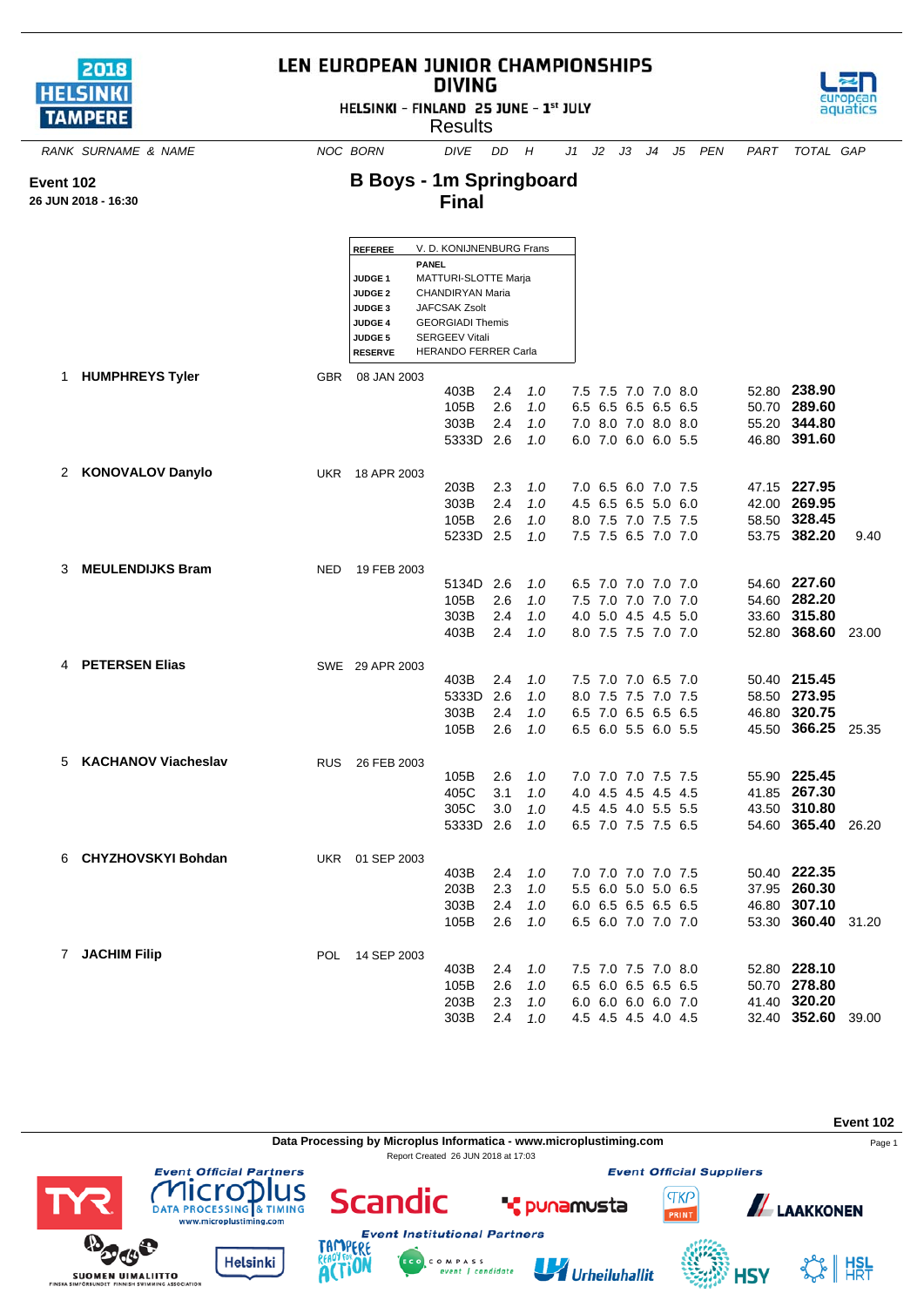|    | RANK SURNAME & NAME             |            | <b>NOC BORN</b> | <b>DIVE</b> | DD  | H   | J1 | J2 | JЗ | J4 J5               | PEN | PART | TOTAL GAP          |       |
|----|---------------------------------|------------|-----------------|-------------|-----|-----|----|----|----|---------------------|-----|------|--------------------|-------|
| 8  | <b>KAMARDIN Kirill</b>          | <b>RUS</b> | 30 SEP 2003     |             |     |     |    |    |    |                     |     |      |                    |       |
|    |                                 |            |                 | 405C        | 3.1 | 1.0 |    |    |    | 5.0 5.5 5.0 5.0 5.0 |     |      | 46.50 214.20       |       |
|    |                                 |            |                 | 105B        | 2.6 | 1.0 |    |    |    | 7.0 6.5 6.5 7.0 7.0 |     |      | 53.30 267.50       |       |
|    |                                 |            |                 | 305C        | 3.0 | 1.0 |    |    |    | 4.0 4.5 4.5 4.0 4.5 |     |      | 39.00 306.50       |       |
|    |                                 |            |                 | 5335D       | 3.0 | 1.0 |    |    |    | 4.0 5.0 5.0 5.0 5.5 |     |      | 45.00 351.50 40.10 |       |
| 9  | <b>BELOTTI Stefano</b>          | <b>ITA</b> | 23 JUL 2004     |             |     |     |    |    |    |                     |     |      |                    |       |
|    |                                 |            |                 | 403B        | 2.4 | 1.0 |    |    |    | 6.5 6.5 6.5 6.5 7.0 |     |      | 46.80 212.50       |       |
|    |                                 |            |                 | 105B        | 2.6 | 1.0 |    |    |    | 5.5 5.5 5.0 5.0 4.5 |     |      | 40.30 252.80       |       |
|    |                                 |            |                 | 303B        | 2.4 | 1.0 |    |    |    | 4.5 5.5 5.5 6.0 5.5 |     |      | 39.60 292.40       |       |
|    |                                 |            |                 | 5333D       | 2.6 | 1.0 |    |    |    | 6.5 7.0 7.5 6.5 6.5 |     |      | 52.00 344.40       | 47.20 |
| 10 | <b>LEDINSKI David</b>           | <b>CRO</b> | 08 JUN 2004     |             |     |     |    |    |    |                     |     |      |                    |       |
|    |                                 |            |                 | 403B        | 2.4 | 1.0 |    |    |    | 6.0 6.0 6.0 6.0 6.5 |     |      | 43.20 203.85       |       |
|    |                                 |            |                 | 105B        | 2.6 | 1.0 |    |    |    | 6.5 5.5 6.0 6.5 6.5 |     |      | 49.40 253.25       |       |
|    |                                 |            |                 | 303B        | 2.4 | 1.0 |    |    |    | 6.5 6.0 6.5 6.5 7.5 |     |      | 46.80 300.05       |       |
|    |                                 |            |                 | 203B        | 2.3 | 1.0 |    |    |    | 5.5 5.5 5.5 6.0 6.0 |     |      | 39.10 339.15 52.45 |       |
| 11 | <b>TODIRASCU Darius-C.</b>      |            | ROU 10 NOV 2004 |             |     |     |    |    |    |                     |     |      |                    |       |
|    |                                 |            |                 | 105B        | 2.6 | 1.0 |    |    |    | 6.0 7.0 6.5 7.0 7.0 |     |      | 53.30 207.50       |       |
|    |                                 |            |                 | 403B        | 2.4 | 1.0 |    |    |    | 5.5 5.5 6.5 6.0 6.0 |     |      | 42.00 249.50       |       |
|    |                                 |            |                 | 305C        | 3.0 | 1.0 |    |    |    | 3.5 3.5 3.0 3.5 3.5 |     |      | 31.50 281.00       |       |
|    |                                 |            |                 | 5333D       | 2.6 | 1.0 |    |    |    | 5.0 5.5 5.0 6.0 5.5 |     |      | 41.60 322.60       | 69.00 |
| 12 | <b>SEMERIA Edoardo Andrej F</b> | <b>ITA</b> | 08 MAY 2003     |             |     |     |    |    |    |                     |     |      |                    |       |
|    |                                 |            |                 | 105B        | 2.6 | 1.0 |    |    |    | 5.5 6.5 5.5 6.0 6.5 |     |      | 46.80 199.15       |       |
|    |                                 |            |                 | 5134D       | 2.6 | 1.0 |    |    |    | 5.5 4.5 5.0 5.0 5.5 |     |      | 40.30 239.45       |       |
|    |                                 |            |                 | 403B        | 2.4 | 1.0 |    |    |    | 7.0 6.5 6.5 6.5 6.5 |     |      | 46.80 286.25       |       |
|    |                                 |            |                 | 303B        | 2.4 | 1.0 |    |    |    | 4.5 4.5 4.5 4.0 4.5 |     |      | 32.40 318.65       | 72.95 |

**Data Processing by Microplus Informatica - www.microplustiming.com** Page 2 Report Created 26 JUN 2018 at 17:03

C O M P A S S<br>event | candidate

**Event Official Suppliers** 

**TKP** 



**ALAAKKONEN** 





**Scandic** 

Urheiluhallit

**T** punamusta



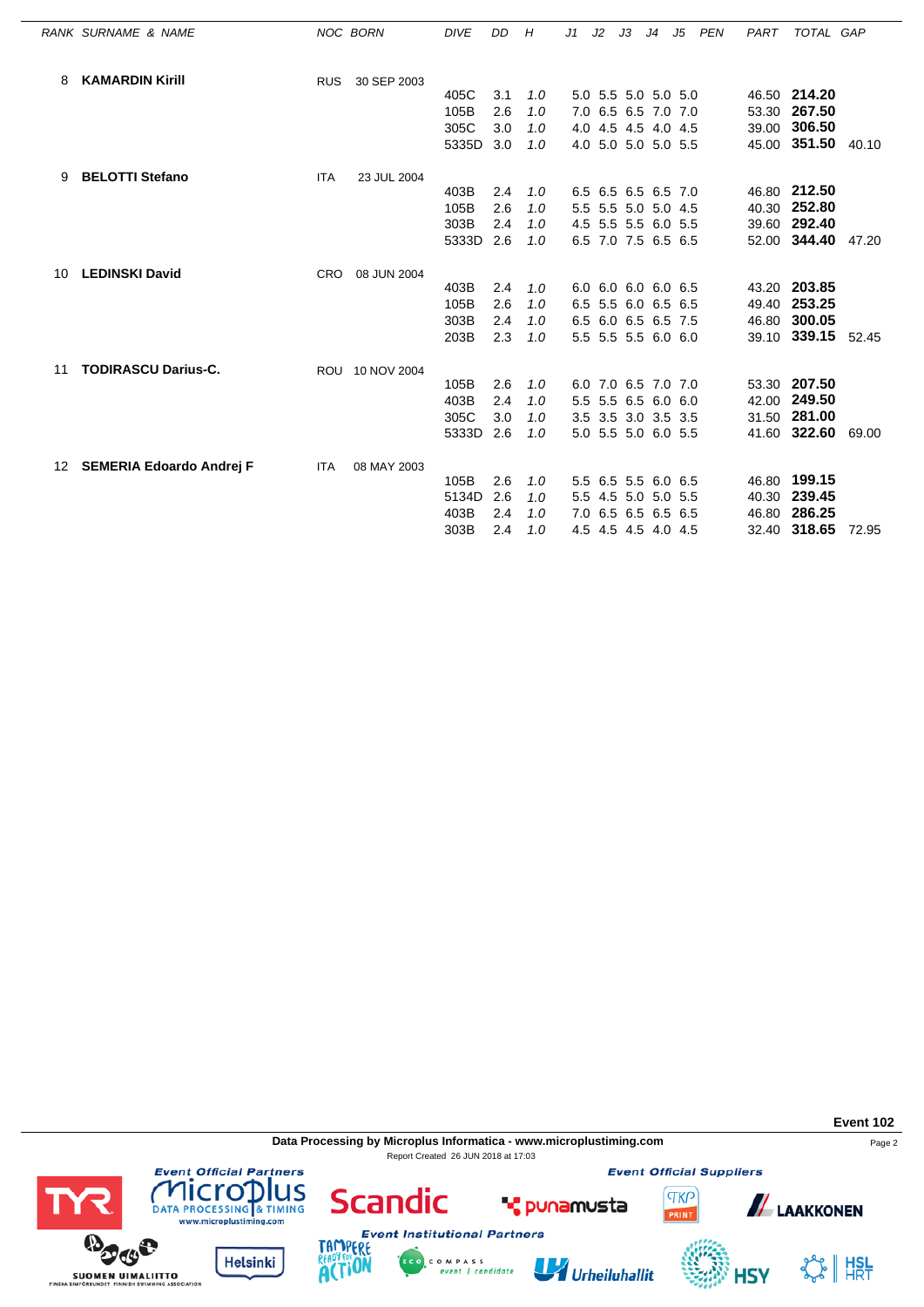

**26 JUN 2018 - 10:00**

**Event 2**

## LEN EUROPEAN JUNIOR CHAMPIONSHIPS **DIVING**

HELSINKI - FINLAND 25 JUNE - 1st JULY

**Results** 



*RANK SURNAME & NAME NOC BORN DIVE DD H J1 J2 J3 J4 J5 PEN PART TOTAL GAP*

## **B Boys - 1m Springboard Preliminary**

|    |                         | <b>REFEREE</b>                                                                                                                                                                                                                                                                |            | V. D. KONIJNENBURG Frans |                                                                        |                                                                                                          |                                                             |                                                                                                                                                                   |                                                                                                                                                                                                             |                          |                                  |                                                                                                                                      |       |
|----|-------------------------|-------------------------------------------------------------------------------------------------------------------------------------------------------------------------------------------------------------------------------------------------------------------------------|------------|--------------------------|------------------------------------------------------------------------|----------------------------------------------------------------------------------------------------------|-------------------------------------------------------------|-------------------------------------------------------------------------------------------------------------------------------------------------------------------|-------------------------------------------------------------------------------------------------------------------------------------------------------------------------------------------------------------|--------------------------|----------------------------------|--------------------------------------------------------------------------------------------------------------------------------------|-------|
|    |                         | PANEL A (1 2 3 6 7)<br><b>BRUNNER Kathy</b><br><b>JUDGE 1</b><br><b>JUDGE 2</b><br>PATSERINA Olena<br><b>JAFCSAK Zsolt</b><br><b>JUDGE 3</b><br><b>SERGEEV Vitali</b><br><b>JUDGE 4</b><br>NIKOLAEVA Martina<br><b>JUDGE 5</b><br><b>CALDERARA Gianluca</b><br><b>RESERVE</b> |            |                          |                                                                        | <b>JUDGE 1</b><br><b>JUDGE 2</b><br><b>JUDGE 3</b><br><b>JUDGE 4</b><br><b>JUDGE 5</b><br><b>RESERVE</b> |                                                             | PANEL B (4 5 8 9)<br>MATTURI-SLOTTE Marja<br>CHANDIRYAN Maria<br><b>AVASILOAE Florin</b><br><b>GEORGIADI Themis</b><br><b>WIERNIUK Anna</b><br><b>SWARTZ Love</b> |                                                                                                                                                                                                             |                          |                                  |                                                                                                                                      |       |
| 1. | <b>HUMPHREYS Tyler</b>  |                                                                                                                                                                                                                                                                               | GBR        | 08 JAN 2003              |                                                                        |                                                                                                          |                                                             |                                                                                                                                                                   |                                                                                                                                                                                                             |                          |                                  |                                                                                                                                      |       |
|    |                         |                                                                                                                                                                                                                                                                               |            |                          | 103B<br>201B<br>301B<br>401A<br>5132D<br>403B<br>105B<br>303B          | 1.7<br>1.6<br>1.7<br>1.8<br>2.2<br>2.4<br>2.6<br>2.4                                                     | 1.0<br>1.0<br>1.0<br>1.0<br>1.0<br>1.0<br>1.0<br>1.0        |                                                                                                                                                                   | 8.0 8.0 7.5 7.5 7.5<br>7.5 7.0 7.0 7.5 7.5<br>8.0 7.5 7.5 8.0 7.5<br>7.0 6.5 6.5 6.0<br>6.0 5.5 5.5 6.0 6.5<br>8.0 7.5 7.0 7.5 7.0<br>7.0 6.0 6.5 6.0 6.5<br>5.5 6.0 6.0 5.5 5.5                            | 6.0                      | 39.10<br>35.20<br>34.20          | 39.10<br>74.30<br>39.10 113.40<br>147.60<br>38.50 186.10<br>52.80 238.90<br>49.40 288.30<br>40.80 329.10                             |       |
|    |                         |                                                                                                                                                                                                                                                                               |            |                          | 5333D 2.6                                                              |                                                                                                          | 1.0                                                         |                                                                                                                                                                   | 7.0 6.5 6.0 6.5 6.5                                                                                                                                                                                         |                          |                                  | 50.70 379.80                                                                                                                         |       |
| 2  | <b>MEULENDIJKS Bram</b> |                                                                                                                                                                                                                                                                               | <b>NED</b> | 19 FEB 2003              | 103B<br>201B<br>301B<br>401A<br>5132D<br>5134D<br>105B<br>303B<br>403B | 1.7<br>1.6<br>1.7<br>1.8<br>2.2<br>2.6<br>2.6<br>2.4<br>2.4                                              | 1.0<br>1.0<br>1.0<br>1.0<br>1.0<br>1.0<br>1.0<br>1.0<br>1.0 |                                                                                                                                                                   | 8.0 7.5 7.5 7.0 7.5<br>6.5 7.0 6.5 7.0 6.5<br>5.0 5.5 5.5 5.5<br>6.5 7.0 6.5 6.5 6.5<br>6.5 6.0 6.0 6.0<br>6.0 6.5 6.5 7.0 7.0<br>6.0 6.5 6.5 6.5 7.0<br>5.5 5.5 5.5 6.0 5.0<br>7.0 7.0 7.0 7.0 7.0         | 6.0<br>6.0               | 38.25<br>32.00<br>28.05<br>39.60 | 38.25<br>70.25<br>98.30<br>35.10 133.40<br>173.00<br>52.00 225.00<br>50.70 275.70<br>39.60 315.30<br>50.40 365.70                    | 14.10 |
| 3  | <b>KONOVALOV Danylo</b> |                                                                                                                                                                                                                                                                               | UKR        | 18 APR 2003              | 101B<br>403C<br>201B<br>301B<br>5132D<br>203B<br>303B<br>105B<br>5233D | 1.3<br>2.2<br>1.6<br>1.7<br>2.2<br>2.3<br>2.4<br>2.6<br>2.5                                              | 1.0<br>1.0<br>1.0<br>1.0<br>1.0<br>1.0<br>1.0<br>1.0<br>1.0 |                                                                                                                                                                   | 5.5 6.5 7.0 5.0<br>7.0 7.0 7.5 7.0 7.5<br>6.5 7.0 5.5 7.0 7.0<br>7.5 7.0 7.0 6.5<br>$6.5$ $6.5$ $6.5$ $6.0$<br>6.0 7.0 7.0 7.0 7.0<br>4.5 4.5 4.0 4.5 5.0<br>7.0 6.5 6.5 6.0<br>6.5 7.0 5.5 6.0 6.0         | 6.5<br>6.5<br>6.0<br>6.0 | 24.05<br>47.30<br>32.80<br>34.85 | 24.05<br>71.35<br>104.15<br>139.00<br>41.80 180.80<br>48.30 229.10<br>32.40 261.50<br>49.40 310.90<br>46.25 357.15                   | 22.65 |
| 4  | <b>JACHIM Filip</b>     |                                                                                                                                                                                                                                                                               | <b>POL</b> | 14 SEP 2003              | 103B<br>201B<br>301B<br>401A<br>5132D<br>403B<br>105B<br>203B<br>303B  | 1.7<br>1.6<br>1.7<br>1.8<br>2.2<br>2.4<br>2.6<br>2.3<br>2.4                                              | 1.0<br>1.0<br>1.0<br>1.0<br>1.0<br>1.0<br>1.0<br>1.0<br>1.0 |                                                                                                                                                                   | 7.5 7.5 7.0 7.0 6.5<br>6.0 7.0 6.5 7.0 6.5<br>5.5 6.5 6.5 6.5 6.5<br>6.5 6.0 6.5 6.5 6.5<br>6.0 6.0 5.5 5.5 6.0<br>7.0 7.0 7.5 7.0 7.0<br>7.0 6.5 7.0 7.0 7.0<br>5.0 5.0 4.5 5.0 5.0<br>5.0 6.0 6.0 5.0 5.5 |                          | 36.55<br>32.00                   | 36.55<br>68.55<br>33.15 101.70<br>35.10 136.80<br>38.50 175.30<br>50.40 225.70<br>54.60 280.30<br>34.50 314.80<br>39.60 354.40 25.40 |       |

**Data Processing by Microplus Informatica - www.microplustiming.com** expansion of the Page 1

Report Created 26 JUN 2018 at 11:12

**Event 2**

**Event Official Suppliers** 

**TKP** 

RINT

**ALAAKKONEN** 





lus



Scandic

U Urheiluhallit

**\*** punamusta



 $\frac{1}{2}$   $\frac{1}{2}$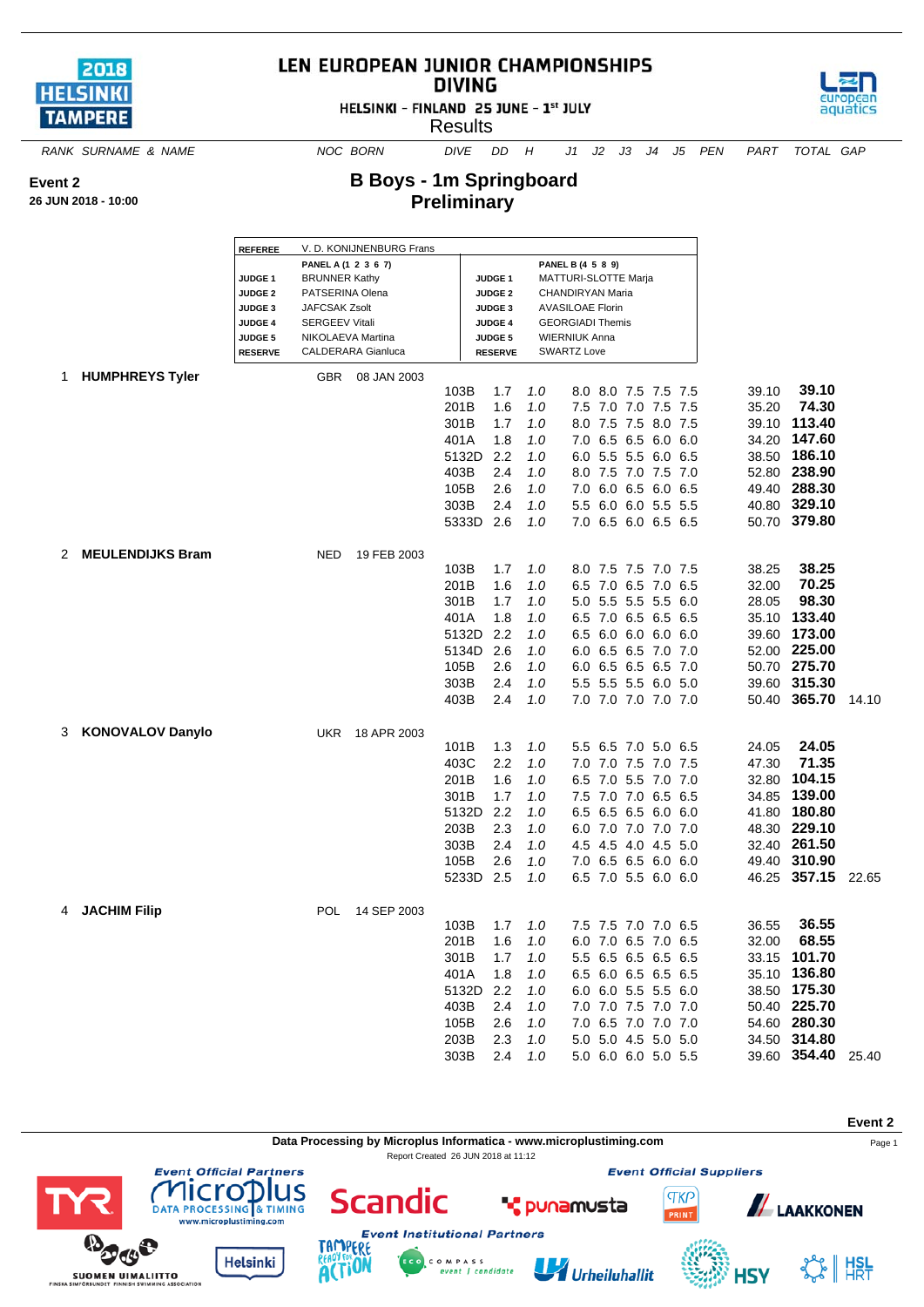|   | RANK SURNAME & NAME        |            | NOC BORN        | <b>DIVE</b>       | DD         | Η          | J1 | J2 | JЗ                                         | J4 | J5  | PEN | PART           | TOTAL GAP                    |       |
|---|----------------------------|------------|-----------------|-------------------|------------|------------|----|----|--------------------------------------------|----|-----|-----|----------------|------------------------------|-------|
| 5 | <b>CHYZHOVSKYI Bohdan</b>  | <b>UKR</b> | 01 SEP 2003     |                   |            |            |    |    |                                            |    |     |     |                |                              |       |
|   |                            |            |                 | 401A              | 1.8        | 1.0        |    |    | 5.0 6.0 5.5 5.5                            |    | 6.0 |     | 30.60          | 30.60                        |       |
|   |                            |            |                 | 103B              | 1.7        | 1.0        |    |    | 7.0 7.0 7.0 7.5 7.0                        |    |     |     | 35.70          | 66.30                        |       |
|   |                            |            |                 | 201B              | 1.6        | 1.0        |    |    | 6.0 6.5 6.5 6.5 6.5                        |    |     |     | 31.20          | 97.50                        |       |
|   |                            |            |                 | 301B              | 1.7        | 1.0        |    |    | 7.0 7.0 6.5 6.5 7.0                        |    |     |     | 34.85          | 132.35                       |       |
|   |                            |            |                 | 5132D             | 2.2        | 1.0        |    |    | 6.0 6.0 6.0 6.0 6.5                        |    |     |     | 39.60          | 171.95                       |       |
|   |                            |            |                 | 403B              | 2.4        | 1.0        |    |    | 6.5 7.0 6.5 7.0 6.5                        |    |     |     | 48.00          | 219.95                       |       |
|   |                            |            |                 | 203B              | 2.3        | 1.0        |    |    | 6.0 7.0 6.5 6.5 7.0                        |    |     |     | 46.00          | 265.95                       |       |
|   |                            |            |                 | 303B              | 2.4        | 1.0        |    |    | 5.0 6.5 5.5 6.0 6.0                        |    |     |     | 42.00          | 307.95                       |       |
|   |                            |            |                 | 105B              | 2.6        | 1.0        |    |    | 5.5 6.0 5.5 5.5 5.5                        |    |     |     |                | 42.90 350.85                 | 28.95 |
| 6 | <b>KAMARDIN Kirill</b>     | <b>RUS</b> | 30 SEP 2003     |                   |            |            |    |    |                                            |    |     |     |                |                              |       |
|   |                            |            |                 | 101B              | 1.3        | 1.0        |    |    | 6.5 7.0 6.0 6.5 6.5                        |    |     |     | 25.35          | 25.35                        |       |
|   |                            |            |                 | 403C              | 2.2        | 1.0        |    |    | 6.5 6.0 6.0 6.5 6.0                        |    |     |     | 40.70          | 66.05                        |       |
|   |                            |            |                 | 201B              | 1.6        | 1.0        |    |    | 5.5 6.0 5.0 5.5 6.0                        |    |     |     | 27.20          | 93.25                        |       |
|   |                            |            |                 | 301B              | 1.7<br>2.2 | 1.0        |    |    | 7.0 7.0 6.5 7.0 6.5                        |    |     |     | 34.85          | 128.10<br>167.70             |       |
|   |                            |            |                 | 5331D<br>405C     | 3.1        | 1.0<br>1.0 |    |    | 6.0 6.0 6.0 6.0 6.5<br>5.0 5.0 4.5 5.0 4.0 |    |     |     | 39.60<br>44.95 | 212.65                       |       |
|   |                            |            |                 | 105B              | 2.6        | 1.0        |    |    | 5.5 6.5 6.5 6.5 6.5                        |    |     |     | 50.70          | 263.35                       |       |
|   |                            |            |                 | 305C              | 3.0        | 1.0        |    |    | 4.5 4.0 4.5 4.5 4.5                        |    |     |     | 40.50          | 303.85                       |       |
|   |                            |            |                 | 5335D             | 3.0        | 1.0        |    |    | 4.0 5.0 5.0 5.5 5.0                        |    |     |     |                | 45.00 348.85                 | 30.95 |
|   |                            |            |                 |                   |            |            |    |    |                                            |    |     |     |                |                              |       |
| 7 | <b>KACHANOV Viacheslav</b> | <b>RUS</b> | 26 FEB 2003     | 403B              | 2.4        | 1.0        |    |    | 7.0 6.5 6.5 6.5 7.0                        |    |     |     | 48.00          | 48.00                        |       |
|   |                            |            |                 | 101B              | 1.3        | 1.0        |    |    | 7.0 6.5 6.5 6.5 7.0                        |    |     |     | 26.00          | 74.00                        |       |
|   |                            |            |                 | 201C              | 1.5        | 1.0        |    |    | 6.0 6.5 7.0 7.0 7.0                        |    |     |     | 30.75          | 104.75                       |       |
|   |                            |            |                 | 301C              | 1.6        | 1.0        |    |    | 6.5 6.5 5.5 6.0 6.0                        |    |     |     | 29.60          | 134.35                       |       |
|   |                            |            |                 | 5132D             | 2.2        | 1.0        |    |    | 5.5 5.0 4.5 5.5 5.5                        |    |     |     | 35.20          | 169.55                       |       |
|   |                            |            |                 | 105B              | 2.6        | 1.0        |    |    | 5.5 6.0 6.0 6.0 6.5                        |    |     |     | 46.80          | 216.35                       |       |
|   |                            |            |                 | 405C              | 3.1        | 1.0        |    |    | 5.0 5.5 5.5 5.0 5.5                        |    |     |     | 49.60          | 265.95                       |       |
|   |                            |            |                 | 305C              | 3.0        | 1.0        |    |    | 4.0 4.0 4.5 4.5 4.5                        |    |     |     | 39.00          | 304.95                       |       |
|   |                            |            |                 | 5333D 2.6         |            | 1.0        |    |    | 5.5 5.0 5.0 6.0 5.5                        |    |     |     | 41.60          | 346.55                       | 33.25 |
| 8 | SEMERIA Edoardo Andrej F   | ITA        | 08 MAY 2003     |                   |            |            |    |    |                                            |    |     |     |                |                              |       |
|   |                            |            |                 | 101B              | 1.3        | 1.0        |    |    | 6.5 7.0 7.0 6.5 5.5                        |    |     |     | 26.00          | 26.00                        |       |
|   |                            |            |                 | 401B              | 1.5        | 1.0        |    |    | 6.5 6.5 6.0 6.0 7.0                        |    |     |     | 28.50          | 54.50                        |       |
|   |                            |            |                 | 301B              | 1.7        | 1.0        |    |    | 5.0 5.0 5.0 6.0 6.5                        |    |     |     | 27.20          | 81.70                        |       |
|   |                            |            |                 | 203B              | 2.3        | 1.0        |    |    | 4.0 4.5 4.5 4.5 4.5                        |    |     |     | 31.05          | 112.75                       |       |
|   |                            |            |                 | 5331D 2.2         |            | 1.0        |    |    | 6.0 6.0 6.0 6.0 6.0                        |    |     |     |                | 39.60 152.35                 |       |
|   |                            |            |                 | 105B<br>5134D 2.6 | 2.6        | 1.0        |    |    | 5.5 6.0 6.0 6.0 6.5<br>6.5 5.5 5.5 5.5 6.0 |    |     |     |                | 46.80 199.15<br>44.20 243.35 |       |
|   |                            |            |                 | 403B              | 2.4        | 1.0<br>1.0 |    |    | 7.0 7.0 6.5 6.5 6.5                        |    |     |     |                | 48.00 291.35                 |       |
|   |                            |            |                 | 303B              | 2.4        | 1.0        |    |    | 5.5 6.0 6.5 5.5 6.0                        |    |     |     |                | 42.00 333.35 46.45           |       |
|   |                            |            |                 |                   |            |            |    |    |                                            |    |     |     |                |                              |       |
|   | 9 PETERSEN Elias           |            | SWE 29 APR 2003 |                   |            |            |    |    |                                            |    |     |     |                | 31.20                        |       |
|   |                            |            |                 | 201B<br>301B      | 1.6<br>1.7 | 1.0<br>1.0 |    |    | 7.0 6.5 7.0 6.0 6.0<br>7.0 6.5 6.5 6.5 6.5 |    |     |     | 31.20<br>33.15 | 64.35                        |       |
|   |                            |            |                 | 103B              | 1.7        | 1.0        |    |    | 6.0 6.0 6.5 6.5 6.5                        |    |     |     | 32.30          | 96.65                        |       |
|   |                            |            |                 | 401A              | 1.8        | 1.0        |    |    | 5.5 5.5 5.0 5.0 5.5                        |    |     |     |                | 28.80 125.45                 |       |
|   |                            |            |                 | 5331D 2.2         |            | 1.0        |    |    | 6.0 6.5 6.0 6.0 5.5                        |    |     |     |                | 39.60 165.05                 |       |
|   |                            |            |                 | 5333D             | 2.6        | 1.0        |    |    | 6.0 5.5 5.5 5.5 5.0                        |    |     |     |                | 42.90 207.95                 |       |
|   |                            |            |                 | 303B              | 2.4        | 1.0        |    |    | 5.5 6.0 5.5 5.5 5.5                        |    |     |     |                | 39.60 247.55                 |       |
|   |                            |            |                 | 403B              | 2.4        | 1.0        |    |    | 6.5 6.5 6.0 6.5 6.5                        |    |     |     |                | 46.80 294.35                 |       |
|   |                            |            |                 | 105B              | 2.6        | 1.0        |    |    | 5.0 5.0 5.0 4.5 4.5                        |    |     |     |                | 37.70 332.05 47.75           |       |

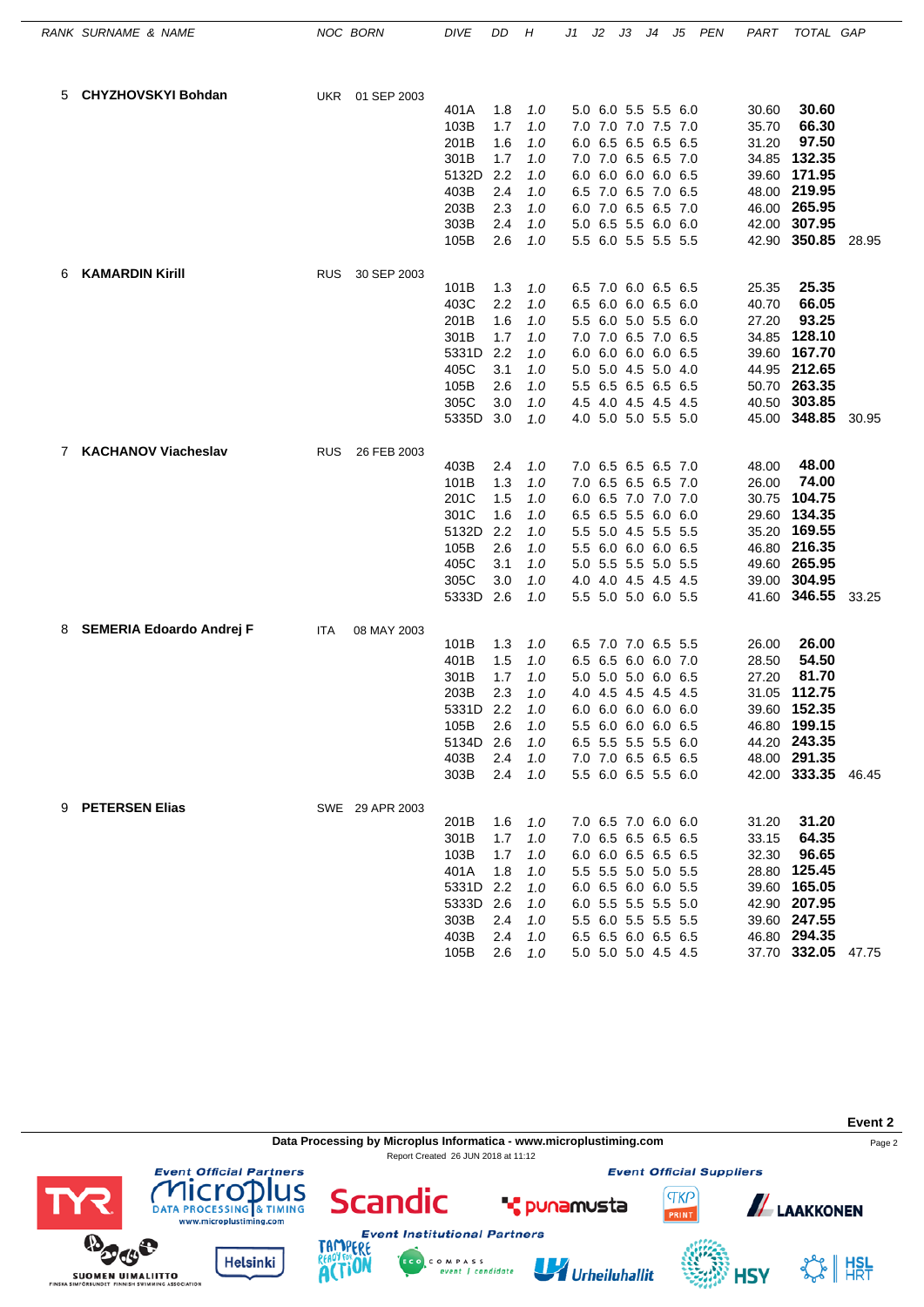|     | RANK SURNAME & NAME         |            | NOC BORN        | <b>DIVE</b>   | DD         | Н          | J1 | J2 | JЗ                                         | J4 | J5 | PEN | PART  | TOTAL GAP          |  |
|-----|-----------------------------|------------|-----------------|---------------|------------|------------|----|----|--------------------------------------------|----|----|-----|-------|--------------------|--|
| 10  | <b>TODIRASCU Darius-C.</b>  |            | ROU 10 NOV 2004 |               |            |            |    |    |                                            |    |    |     |       |                    |  |
|     |                             |            |                 | 103B          | 1.7        | 1.0        |    |    | 6.0 6.0 6.5 5.5 5.5                        |    |    |     | 29.75 | 29.75              |  |
|     |                             |            |                 | 203C          | 2.0        | 1.0        |    |    | 5.5 6.0 6.0 5.5 6.0                        |    |    |     | 35.00 | 64.75              |  |
|     |                             |            |                 | 301C          | 1.6        | 1.0        |    |    | 5.0 5.5 4.5 4.5 5.0                        |    |    |     | 23.20 | 87.95              |  |
|     |                             |            |                 | 401B          | 1.5        | 1.0        |    |    | 6.0 6.5 7.5 6.0 5.5                        |    |    |     | 27.75 | 115.70             |  |
|     |                             |            |                 | 5331D         | 2.2        | 1.0        |    |    | 5.5 5.5 6.0 6.0 6.5                        |    |    |     |       | 38.50 154.20       |  |
|     |                             |            |                 | 105B          | 2.6        | 1.0        |    |    | 5.5 5.5 5.5 5.0 5.5                        |    |    |     |       | 42.90 197.10       |  |
|     |                             |            |                 | 403B          | 2.4        | 1.0        |    |    | 5.5 6.0 6.0 5.0 5.5                        |    |    |     |       | 40.80 237.90       |  |
|     |                             |            |                 | 305C          | 3.0        | 1.0        |    |    | 5.5 5.5 6.0 5.0 5.5                        |    |    |     |       | 49.50 287.40       |  |
|     |                             |            |                 | 5333D 2.6     |            | 1.0        |    |    | 5.0 5.5 5.5 5.5 5.5                        |    |    |     |       | 42.90 330.30 49.50 |  |
| 11  | <b>LEDINSKI David</b>       | <b>CRO</b> | 08 JUN 2004     |               |            |            |    |    |                                            |    |    |     |       |                    |  |
|     |                             |            |                 | 401B          | 1.5        | 1.0        |    |    | 6.5 7.0 7.0 7.5 7.0                        |    |    |     | 31.50 | 31.50              |  |
|     |                             |            |                 | 103B          | 1.7        | 1.0        |    |    | 6.5 6.5 6.5 7.0 6.5                        |    |    |     | 33.15 | 64.65              |  |
|     |                             |            |                 | 301B          | 1.7        | 1.0        |    |    | 5.5 6.0 6.5 6.5 6.5                        |    |    |     | 32.30 | 96.95              |  |
|     |                             |            |                 | 201B          | 1.6        | 1.0        |    |    | 6.5 6.0 6.0 5.5 5.5                        |    |    |     |       | 28.00 124.95       |  |
|     |                             |            |                 | 5231D         | 2.1        | 1.0        |    |    | 5.0 6.0 5.0 6.0 6.0                        |    |    |     |       | 35.70 160.65       |  |
|     |                             |            |                 | 105B          | 2.6        | 1.0        |    |    | 5.0 5.5 5.0 6.0 5.5                        |    |    |     |       | 41.60 202.25       |  |
|     |                             |            |                 | 303B          | 2.4        | 1.0        |    |    | 6.0 5.5 5.5 6.0 6.5                        |    |    |     |       | 42.00 244.25       |  |
|     |                             |            |                 | 203B          | 2.3        | 1.0        |    |    | 4.5 4.5 4.0 4.5 4.5                        |    |    |     |       | 31.05 275.30       |  |
|     |                             |            |                 | 403B          | 2.4        | 1.0        |    |    | 6.0 6.5 5.5 6.0 6.5                        |    |    |     |       | 44.40 319.70 60.10 |  |
| 12  | <b>BELOTTI Stefano</b>      | ITA        | 23 JUL 2004     |               |            |            |    |    |                                            |    |    |     |       |                    |  |
|     |                             |            |                 | 103B          | 1.7        | 1.0        |    |    | 6.5 6.5 6.0 6.0 6.0                        |    |    |     | 31.45 | 31.45              |  |
|     |                             |            |                 | 201B          | 1.6        | 1.0        |    |    | 6.0 6.5 6.0 6.0 6.5                        |    |    |     | 29.60 | 61.05              |  |
|     |                             |            |                 | 301B          | 1.7        | 1.0        |    |    | 6.5 7.0 7.0 6.0 7.0                        |    |    |     | 34.85 | 95.90<br>128.30    |  |
|     |                             |            |                 | 401A<br>5331D | 1.8<br>2.2 | 1.0        |    |    | 6.0 6.0 5.5 6.0 6.5                        |    |    |     | 32.40 | 37.40 165.70       |  |
|     |                             |            |                 |               | 2.6        | 1.0        |    |    | 5.5 5.5 5.5 6.0 6.0                        |    |    |     |       | 31.20 196.90       |  |
|     |                             |            |                 | 105B<br>303B  | 2.4        | 1.0        |    |    | 4.5 4.0 4.0 4.0 4.0                        |    |    |     |       | 28.80 225.70       |  |
|     |                             |            |                 | 5333D         | 2.6        | 1.0        |    |    | 4.0 4.0 4.0 4.0 3.5<br>5.0 6.0 4.5 5.5 5.0 |    |    |     |       | 40.30 266.00       |  |
|     |                             |            |                 | 403B          | 2.4        | 1.0<br>1.0 |    |    | 6.0 6.5 5.5 6.0 6.0                        |    |    |     |       | 43.20 309.20 70.60 |  |
|     |                             |            |                 |               |            |            |    |    |                                            |    |    |     |       |                    |  |
| 13. | <b>BUCHER Thibaud</b>       | SUI        | 06 NOV 2003     | 103B          | 1.7        | 1.0        |    |    | 6.0 6.5 6.5 6.5 6.0                        |    |    |     | 32.30 | 32.30              |  |
|     |                             |            |                 | 201B          | 1.6        | 1.0        |    |    | 6.0 5.5 5.5 5.0 6.0                        |    |    |     | 27.20 | 59.50              |  |
|     |                             |            |                 | 301B          | 1.7        | 1.0        |    |    | 6.0 6.0 6.0 6.5 6.5                        |    |    |     | 31.45 | 90.95              |  |
|     |                             |            |                 | 401A          | 1.8        | 1.0        |    |    | 5.5 6.5 5.5 6.0 6.0                        |    |    |     |       | 31.50 122.45       |  |
|     |                             |            |                 | 5231D         | 2.1        | 1.0        |    |    | 5.5 5.0 5.5 5.5 5.0                        |    |    |     | 33.60 | 156.05             |  |
|     |                             |            |                 | 105B          | 2.6        | 1.0        |    |    | 5.5 4.5 4.5 4.5 4.0                        |    |    |     |       | 35.10 191.15       |  |
|     |                             |            |                 | 403B          | 2.4        | 1.0        |    |    | 6.0 6.0 5.5 5.5 5.0                        |    |    |     |       | 40.80 231.95       |  |
|     |                             |            |                 | 5132D 2.2     |            | 1.0        |    |    | 5.0 5.0 5.0 5.0 4.5                        |    |    |     |       | 33.00 264.95       |  |
|     |                             |            |                 | 203B          | 2.3        | 1.0        |    |    | 5.0 5.5 5.0 5.0 5.0                        |    |    |     |       | 34.50 299.45 80.35 |  |
|     | 14 CORTES ZAPATA Juan Pablo |            | ESP 18 DEC 2004 |               |            |            |    |    |                                            |    |    |     |       |                    |  |
|     |                             |            |                 | 103B          | 1.7        | 1.0        |    |    | 6.5 6.0 6.5 6.5 6.5                        |    |    |     | 33.15 | 33.15              |  |
|     |                             |            |                 | 201B          | 1.6        | 1.0        |    |    | 5.0 5.5 5.5 5.5 5.5                        |    |    |     | 26.40 | 59.55              |  |
|     |                             |            |                 | 301B          | 1.7        | 1.0        |    |    | 5.5 6.0 5.5 6.0 6.0                        |    |    |     | 29.75 | 89.30              |  |
|     |                             |            |                 | 401B          | 1.5        | 1.0        |    |    | 6.0 7.0 6.0 6.0 6.0                        |    |    |     |       | 27.00 116.30       |  |
|     |                             |            |                 | 5231D         | 2.1        | 1.0        |    |    | 5.5 5.0 5.5 5.5 5.5                        |    |    |     |       | 34.65 150.95       |  |
|     |                             |            |                 | 105B          | 2.6        | 1.0        |    |    | 6.0 5.0 6.0 6.0 5.5                        |    |    |     |       | 45.50 196.45       |  |
|     |                             |            |                 | 303B          | 2.4        | 1.0        |    |    | 4.0 4.5 4.0 4.5 4.0                        |    |    |     |       | 30.00 226.45       |  |
|     |                             |            |                 | 203B          | 2.3        | 1.0        |    |    | 4.5 4.5 4.5 4.5 4.5                        |    |    |     |       | 31.05 257.50       |  |
|     |                             |            |                 | 403B          | 2.4        | 1.0        |    |    | 5.0 6.0 4.5 5.0 5.0                        |    |    |     |       | 36.00 293.50 86.30 |  |